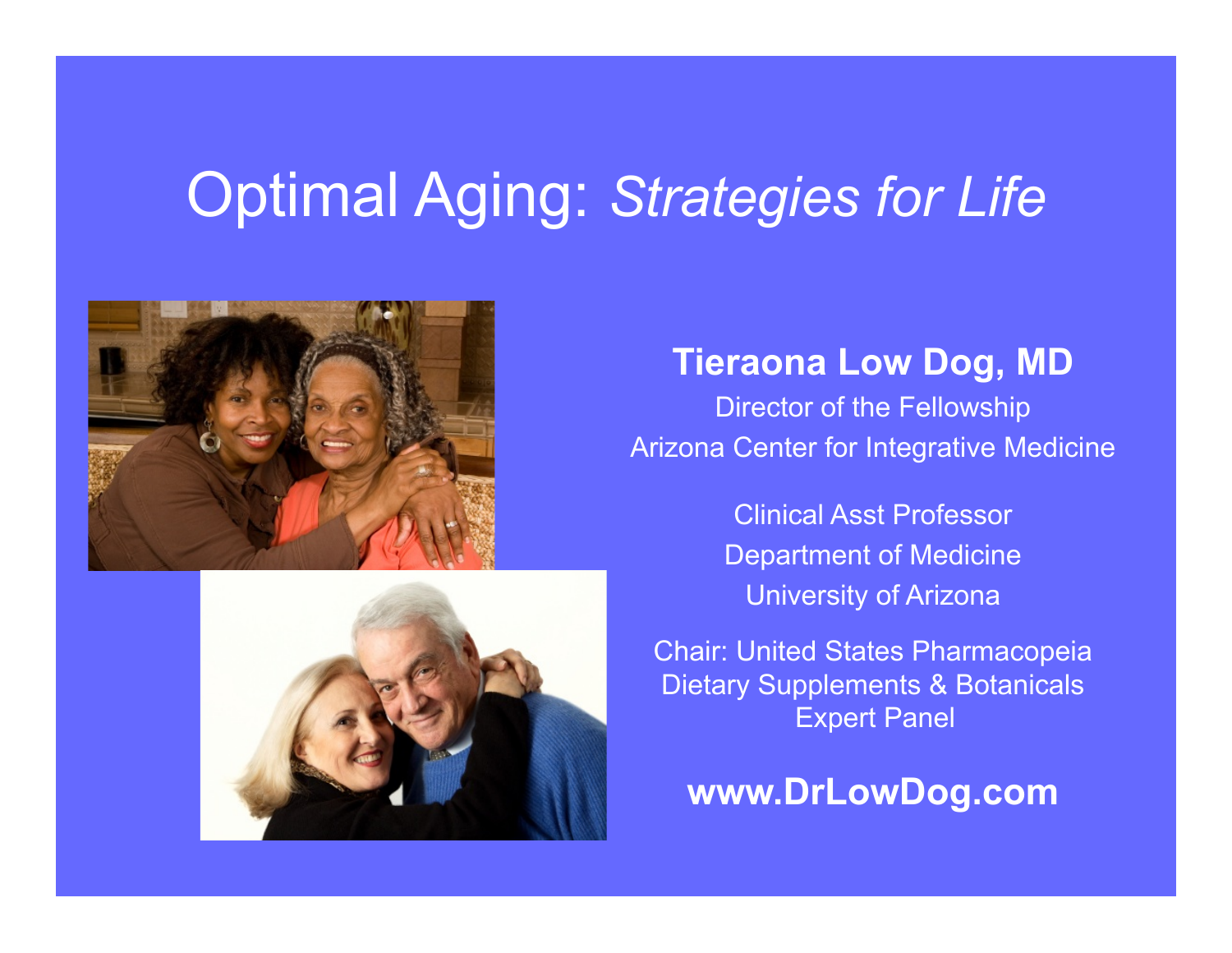

Optimal Aging: *Strategies for Life* 



Aging is not a disease, or problem to be solved - *it is a natural process of living!* The goal of this talk to explore integrative medicine's approach to helping us thrive during this time of our lives. What nutritional and lifestyle choices should we be making *right now* to give ourselves an edge against chronic disease and cognitive decline? What are some of the myths of "anti-aging" approaches? How can we change the framework of our concepts around aging, so that we thrive as we move into and through our elder years?